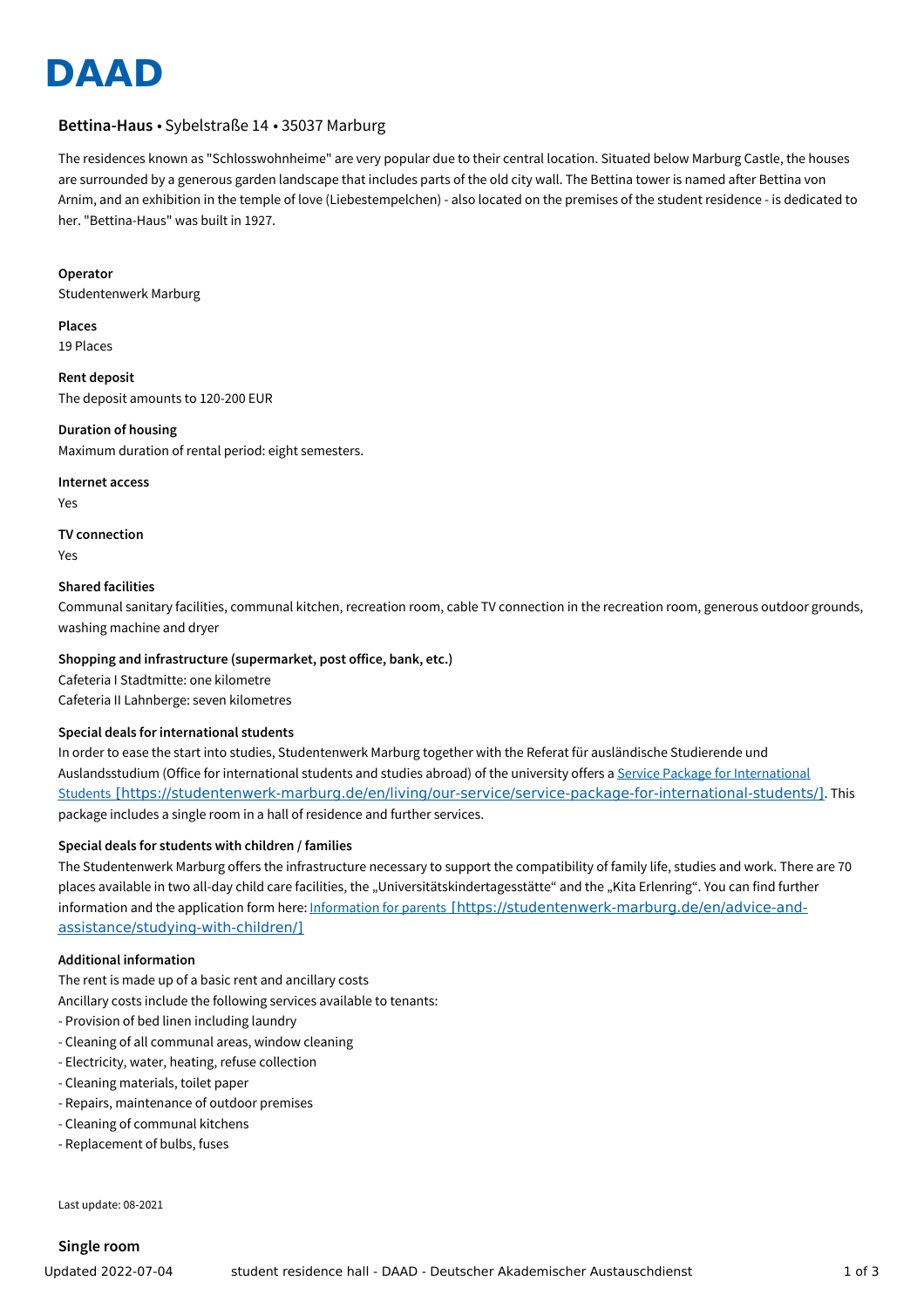#### **Description**

Size: 7.34-25.28 square metres Furnished Internet and sat connection, partly with telephone connection

#### **Price**

156 up to 255 EUR / month

**Places**

19

# **Standard application procedure**

# **Application requirements**

Only students of the Philipps Universität Marburg are illegible to live in a student residence. You have to prove your status as a student on moving in.

# **Application deadline**

You can apply any time. You must, however, be able to prove your status as an enrolled student at the Philipps Universität Marburg on moving in. Exception: those applying for a "Service package for foreign students" must adhere to special deadlines.

# **Application**

To apply for a housing residence you first have to fill out the online application form [https://studentenwerk[marburg.de/en/living/online-application/online-application-residences/\]](https://studentenwerk-marburg.de/en/living/online-application/online-application-residences/) and save this. Applications made by persons with disabilities can send medical certificates via post or email to wohnen@studentenwerk-marburg.de.

# **Erasmus students**

Within the application for Erasmus students you'll find a registration form for reserving a student room in one of Studentenwerk Marburg's student halls. For further information on the application procedure click here [https://www.uni[marburg.de/en/studying/studying-at-umr/exchange/erasmus\]](https://www.uni-marburg.de/en/studying/studying-at-umr/exchange/erasmus).

# **Exchange students (partner university or cooperation country)**

The International Office can guarantee a single room in a hall of residence for the duration of your stay.

# **ADDRESS AND CONTACT**

**Bettina-Haus** Sybelstraße 14 35037 Marburg Tel. +49 6421 20 32 98

# **Operator:**

Studentenwerk Marburg Contact via email [\[mailto:wohnen@studentenwerk-marburg.de\]](mailto:wohnen@studentenwerk-marburg.de) Visit website [\[https://studentenwerk-marburg.de/en/living/our-residences/bettina-haus/\]](https://studentenwerk-marburg.de/en/living/our-residences/bettina-haus/)

# **Nearest stop/station (public transportation):**

Turnergarten

**Copy this link:** daad.de/go/en/wf206